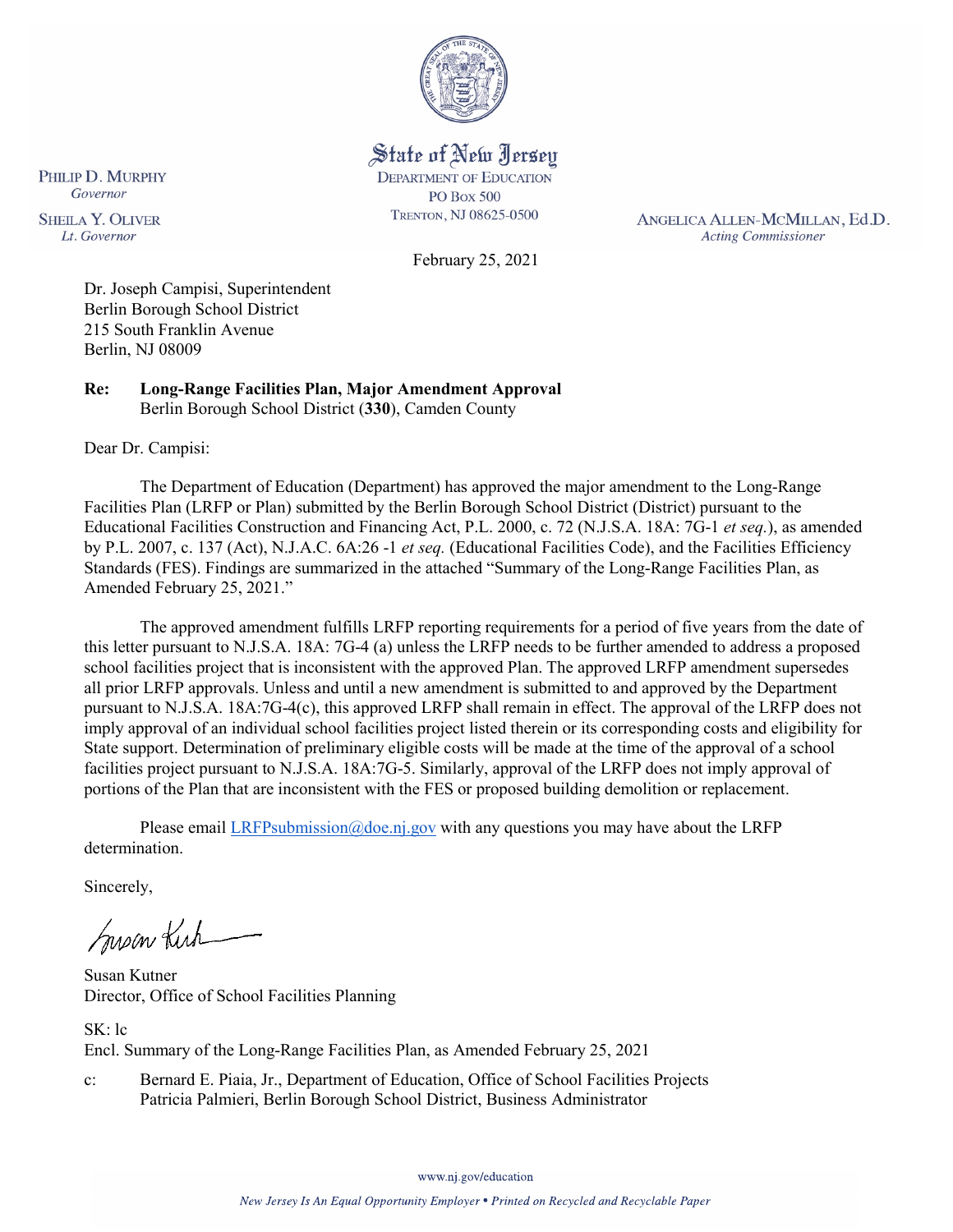# **Berlin Borough School District (**330**) Summary of the Long-Range Facilities Plan, as Amended February 25, 2021**

The Department of Education (Department) has completed its review of the major amendment to the Long-Range Facilities Plan (LRFP or Plan) submitted by the Berlin Borough School District (District) pursuant to the Educational Facilities Construction and Financing Act, P.L. 2000, c. 72 (N.J.S.A. 18A: 7G-1 *et seq.*), as amended by P.L. 2007, c. 137 (Act), N.J.A.C. 6A:26-1 et seq. (Educational Facilities Code), and the Facilities Efficiency Standards (FES).

The following provides a summary of the District's approved amended LRFP. The summary is based on the standards set forth in the Act, the Educational Facilities Code, the FES, District-reported information in the Department's LRFP reporting system, and supporting documentation. The referenced reports in *italic* text are standard reports available on the Department's LRFP website.

### **1. Inventory Overview**

The District is classified as a Regular Operating District (ROD) for funding purposes. It provides services for students in grades PK-8.

The District identified existing and proposed schools, sites, buildings, rooms, and site amenities in its LRFP. Table 1 lists the number of existing and proposed district schools, sites, and buildings. Detailed information can be found in the *School Asset Inventory Report* and the *Site Asset Inventory Report.*

**As directed by the Department, school facilities projects that have received initial approval by the Department and have been approved by the voters, if applicable, are represented as "existing" in the LRFP.** Approved projects that include new construction and/or the reconfiguration/reassignment of existing program space are as follows: n/a.

| Category                                     | <b>Existing</b> | <b>Proposed</b> |
|----------------------------------------------|-----------------|-----------------|
| Number of Schools (assigned DOE school code) |                 |                 |
| Number of School Buildings <sup>1</sup>      |                 |                 |
| Number of Non-School Buildings <sup>2</sup>  |                 |                 |
| Number of Vacant Buildings                   |                 |                 |
| Number of Sites                              |                 |                 |

#### **Table 1: Number of Schools, School Buildings, and Sites**

Based on the existing facilities inventory submitted by the District:

- Schools using leased buildings (short or long-term):  $n/a$
- Schools using temporary classroom units (TCUs), excluding TCUs supporting construction:  $n/a$
- Vacant/unassigned school buildings:  $n/a$

 $\overline{a}$ 

<span id="page-1-1"></span><span id="page-1-0"></span>*<sup>1</sup>* Includes district-owned buildings and long-term leases serving students in district-operated programs

<sup>&</sup>lt;sup>2</sup> Includes occupied district-owned buildings not associated with a school, such as administrative buildings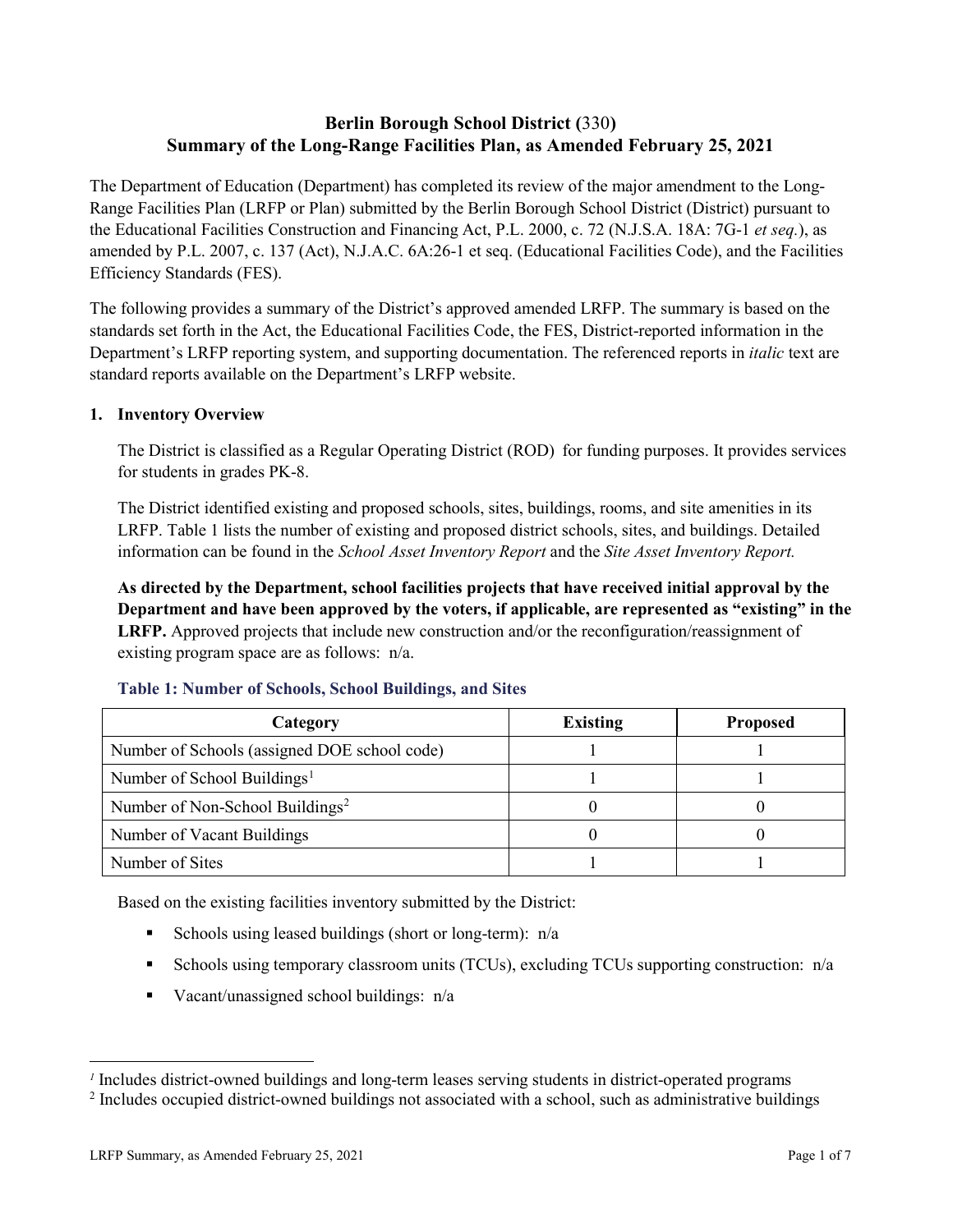Findings:

The Department has determined that the proposed inventory is adequate for approval of the District's LRFP amendment. However, the LRFP determination does not imply approval of an individual school facilities project listed within the LRFP; the District must submit individual project applications for project approval.

### **2. District Enrollments**

The District determined the number of students, or "proposed enrollments," to be accommodated for LRFP planning purposes on a district-wide basis and in each school.

The Department minimally requires the submission of a standard cohort-survival projection using historic enrollment data from the Application for School State Aid (ASSA) or NJ Smart. The cohort-survival method projection method forecasts future students based upon the survival of the existing student population as it moves from grade to grade. A survival ratio of less than 1.00 indicates a loss of students, while a survival ratio of more than 1.00 indicates the class size is increasing. For example, if a survival ratio tracking first to second grade is computed to be 1.05, the grade size is increasing by 5% from one year to the next. The cohort-survival projection methodology works well for communities with stable demographic conditions. Atypical events impacting housing or enrollments, such as an economic downturn that halts new housing construction or the opening of a charter or private school, typically makes a cohort-survival projection less reliable.

### **Proposed enrollments are based on a standard cohort-survival enrollment projection.**

Adequate supporting documentation was submitted to the Department to justify the proposed enrollments. Table 2 provides a comparison of existing and projected enrollments. All totals include special education students.

|                              | <b>Existing Enrollments</b> | <b>District Proposed Enrollments</b> |
|------------------------------|-----------------------------|--------------------------------------|
| <b>Grades</b>                | 2019-20                     | 2022-23                              |
| PK (excl. private providers) |                             | 15                                   |
| Grades K to 5                | 496                         | 444                                  |
| Grades 6 to 8                | 299                         | 283                                  |
| Grades 9 to 12               |                             |                                      |
| <b>Totals PK to 12</b>       | 810                         | 742                                  |

# **Table 2: Enrollments**

Findings:

The Department has determined the District's proposed enrollments to be acceptable for approval of the District's LRFP amendment. The Department will require a current enrollment projection at the time an application for a school facilities project is submitted incorporating the District's most recent enrollments in order to verify that the LRFP's planned capacity is appropriate for the updated enrollments.

# **3. District Practices Capacity**

Based on information provided in the room inventories, District Practices Capacity was calculated for each school building to determine whether adequate capacity is proposed for the projected enrollments based on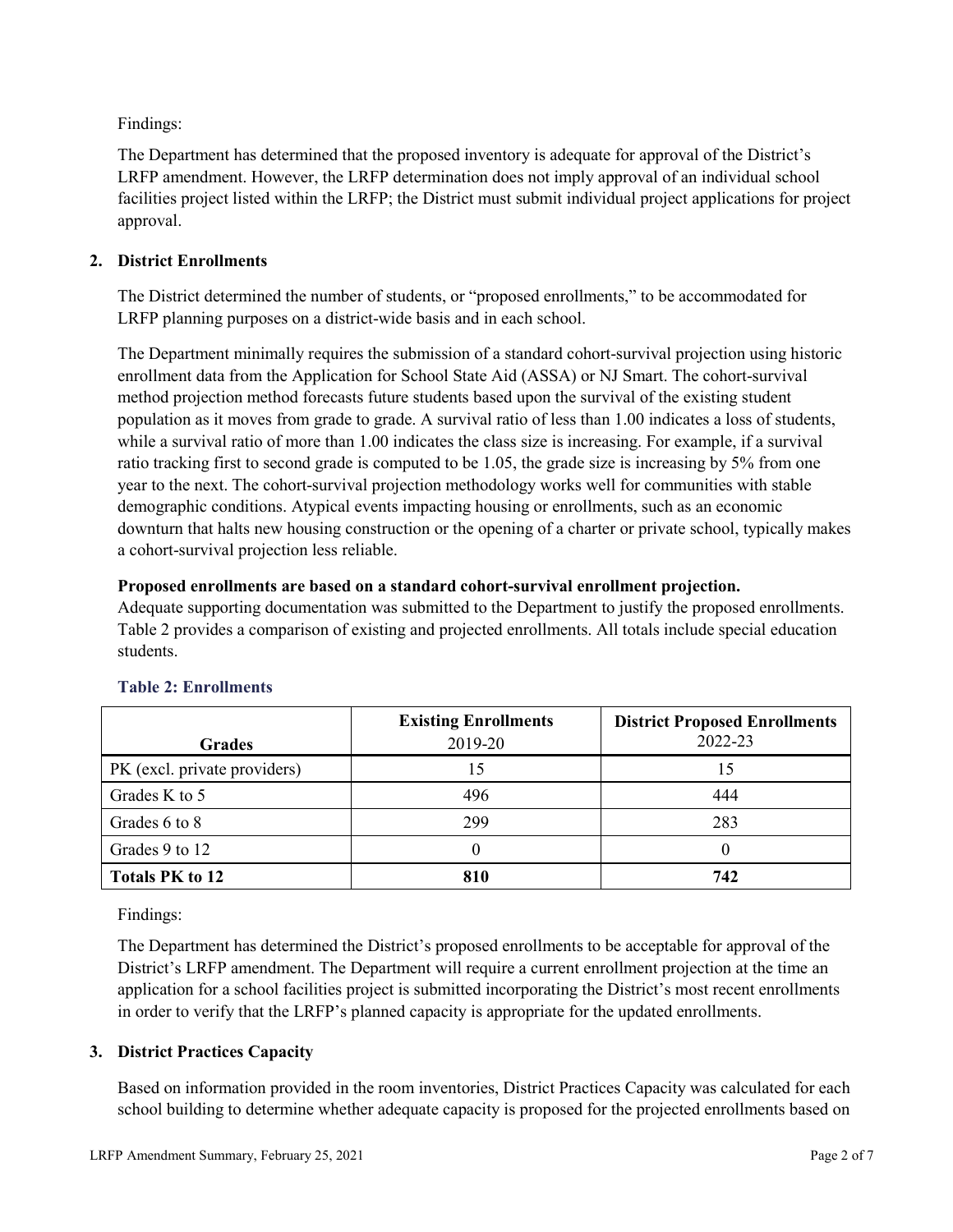district scheduling and class size practices. The capacity totals assume instructional buildings can be fully utilized regardless of school sending areas, transportation, and other operational issues. The calculations only consider district-owned buildings and long-term leases; short term leases and temporary buildings are excluded. **A capacity utilization factor of 90% for classrooms serving grades K-8 and 85% for classrooms serving grades 9-12 is applied in accordance with the FES.** No capacity utilization factor is applied to preschool classrooms.

In certain cases, districts may achieve adequate District Practices Capacity to accommodate enrollments but provide inadequate square feet per student in accordance with the FES, resulting in educational adequacy issues and "Unhoused Students." Unhoused students are considered in the "Functional Capacity" calculations used to determine potential State support for school facilities projects and are analyzed in Section 4.

Table 3 provides a summary of proposed enrollments and existing and proposed District-wide capacities. Detailed information can be found in the LRFP website reports titled *FES and District Practices Capacity Report, Existing Rooms Inventory Report, and Proposed Rooms Inventory Report.*

| <b>Grades</b>              | <b>Proposed</b><br><b>Enrollments</b> | <b>Existing</b><br><b>District</b><br><b>Practices</b><br>Capacity | <b>Existing</b><br>Deviation* | <b>Proposed</b><br><b>District</b><br><b>Practices</b><br>Capacity | <b>Proposed</b><br>Deviation* |
|----------------------------|---------------------------------------|--------------------------------------------------------------------|-------------------------------|--------------------------------------------------------------------|-------------------------------|
| Elementary ( $PK$ to 5)    | 459                                   | 476.55                                                             | 17.55                         | 476.55                                                             | 17.55                         |
| Middle $(6 \text{ to } 8)$ | 283                                   | 303.75                                                             | 20.75                         | 303.75                                                             | 20.75                         |
| High $(9 \text{ to } 12)$  | 0                                     | 0.00                                                               | 0.00                          | 0.00                                                               | 0.00                          |
| <b>District Totals</b>     | 742                                   | 780.30                                                             | 38.30                         | 780.30                                                             | 38.30                         |

|  |  | <b>Table 3: District Practices Capacity Analysis</b> |  |  |
|--|--|------------------------------------------------------|--|--|
|--|--|------------------------------------------------------|--|--|

*\* Positive numbers signify surplus capacity; negative numbers signify inadequate capacity. Negative values for District Practices capacity are acceptable for approval if proposed enrollments do not exceed 100% capacity utilization.*

Considerations:

- Based on the proposed enrollments and existing room inventories, the District is projected to have inadequate capacity for the following grade groups, assuming all school buildings can be fully utilized: n/a
- Adequate justification has been provided by the District if the proposed capacity for a school significantly deviates from the proposed enrollments. Generally, surplus capacity is acceptable for LRFP approval if additional capacity is not proposed through new construction.

# Findings:

The Department has determined that proposed District capacity, in accordance with the proposed enrollments, is adequate for approval of the District's LRFP amendment. The Department will require a current enrollment projection at the time an application for a school facilities project is submitted, incorporating the District's most recent Fall Enrollment Report, in order to verify that the LRFP's planned capacity meets the District's updated enrollments.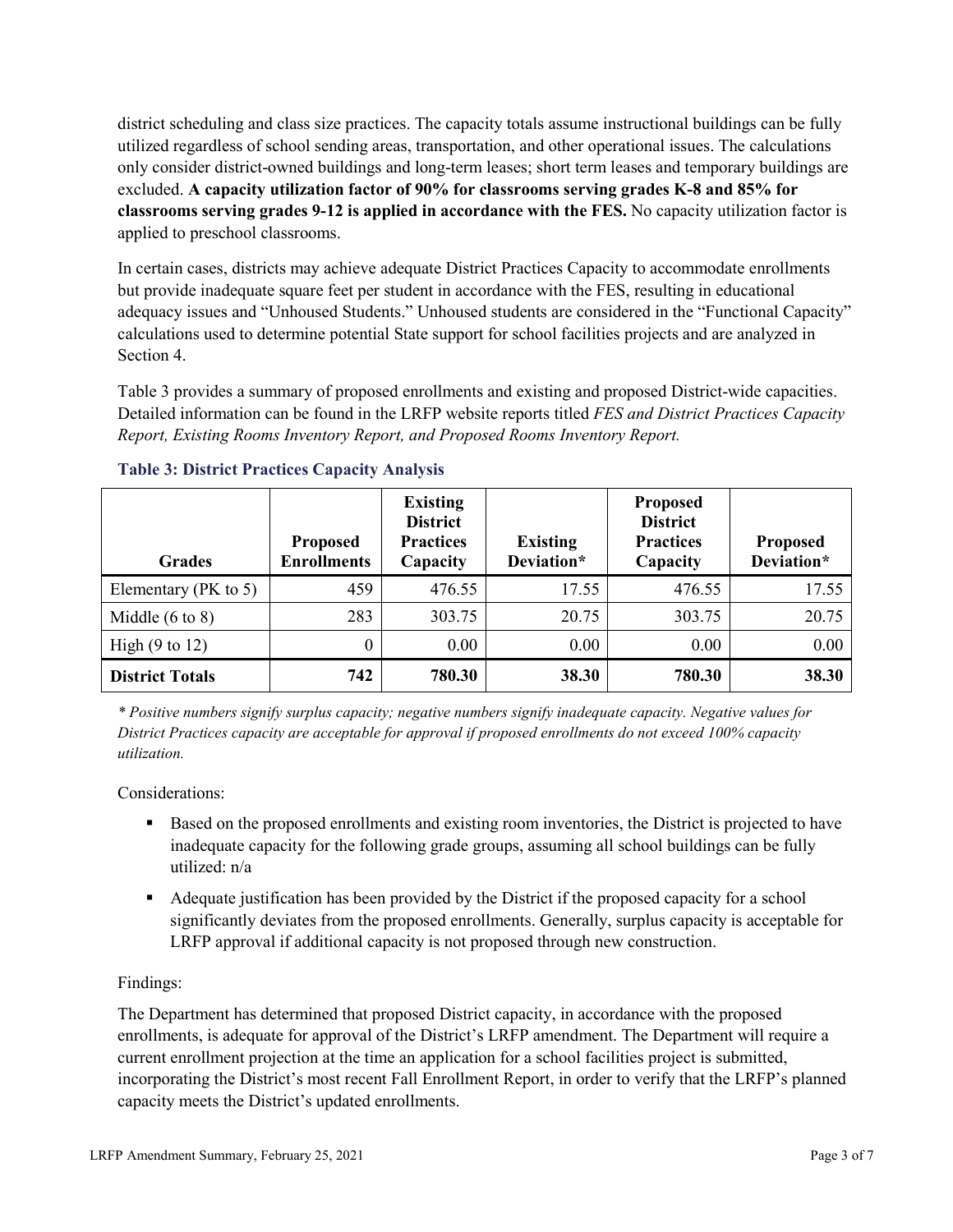### **4. New Construction Funding Eligibility**

*Functional Capacity* was calculated and compared to the proposed enrollments to provide a **preliminary estimate** of Unhoused Students and new construction funding eligibility. **A final determination will be made at the time of project application approval.**

*Functional Capacity* is the adjusted gross square footage of a school building *(total gross square feet minus excluded space)* divided by the minimum area allowance per full-time equivalent student for the grade level contained therein. *Unhoused Students* is the number of students projected to be enrolled in the District that exceeds the Functional Capacity of the District's schools pursuant to N.J.A.C. 6A:26-2.2(c). *Excluded Square Feet* includes (1) square footage exceeding the FES for any pre-kindergarten, kindergarten, general education, or self-contained special education classroom; (2) grossing factor square footage *(corridors, stairs, mechanical rooms, etc.)* that exceeds the FES allowance, and (3) square feet proposed to be demolished or discontinued from use. Excluded square feet may be revised during the review process for individual school facilities projects.

Table 4 provides a preliminary assessment of the Functional Capacity, Unhoused Students, and Estimated Maximum Approved Area for Unhoused Students for each FES grade group. The calculations exclude temporary facilities and short-term leased buildings. School buildings proposed for whole or partial demolition or reassignment to a non-school use are excluded from the calculations pending project application review. If a building is proposed to be reassigned to a different school, the square footage is applied to the proposed grades after reassignment. Buildings that are not assigned to a school are excluded from the calculations. In addition, only preschool students eligible for state funding (former ECPA students) are included. Detailed information concerning the calculations can be found in the *Functional Capacity and Unhoused Students Report* and the *Excluded Square Footage Report.*

| Category                                     | PK/K to 5 | 6 to 8   | 9 to 12  | <b>Total</b> |
|----------------------------------------------|-----------|----------|----------|--------------|
| Eligible PK /K-12 Proposed Enrollments       | 459       | 283      | 0        |              |
| FES Area Allowance (SF/student)              | 125.00    | 134.00   | 151.00   |              |
| <b>Prior to Completion of Proposed Work:</b> |           |          |          |              |
| <b>Existing Gross Square Feet</b>            | 73,810    | 47,046   | 0        | 120,856      |
| <b>Adjusted Gross Square Feet</b>            | 72,974    | 46,513   | $\theta$ | 119,487      |
| <b>Adjusted Functional Capacity</b>          | 567.88    | 361.96   | 0.00     |              |
| <b>Unhoused Students</b>                     | 0.00      | 0.00     | 0.00     |              |
| Est. Max. Area for Unhoused Students         | 0.00      | 0.00     | 0.00     |              |
| <b>After Completion of Proposed Work:</b>    |           |          |          |              |
| Gross Square Feet                            | 73,810    | 47,046   | $\theta$ | 120,856      |
| New Gross Square Feet                        | $\theta$  | $\Omega$ | $\theta$ | $\theta$     |
| <b>Adjusted Gross Square Feet</b>            | 72,974    | 46,513   | $\Omega$ | 119487       |
| <b>Functional Capacity</b>                   | 567.88    | 361.96   | 0.00     |              |
| Unhoused Students after Construction         | 0.00      | 0.00     | 0.00     |              |
| Est. Max. Area Remaining                     | 0.00      | 0.00     | 0.00     |              |

### **Table 4: Estimated Maximum Approved Area for Unhoused Students**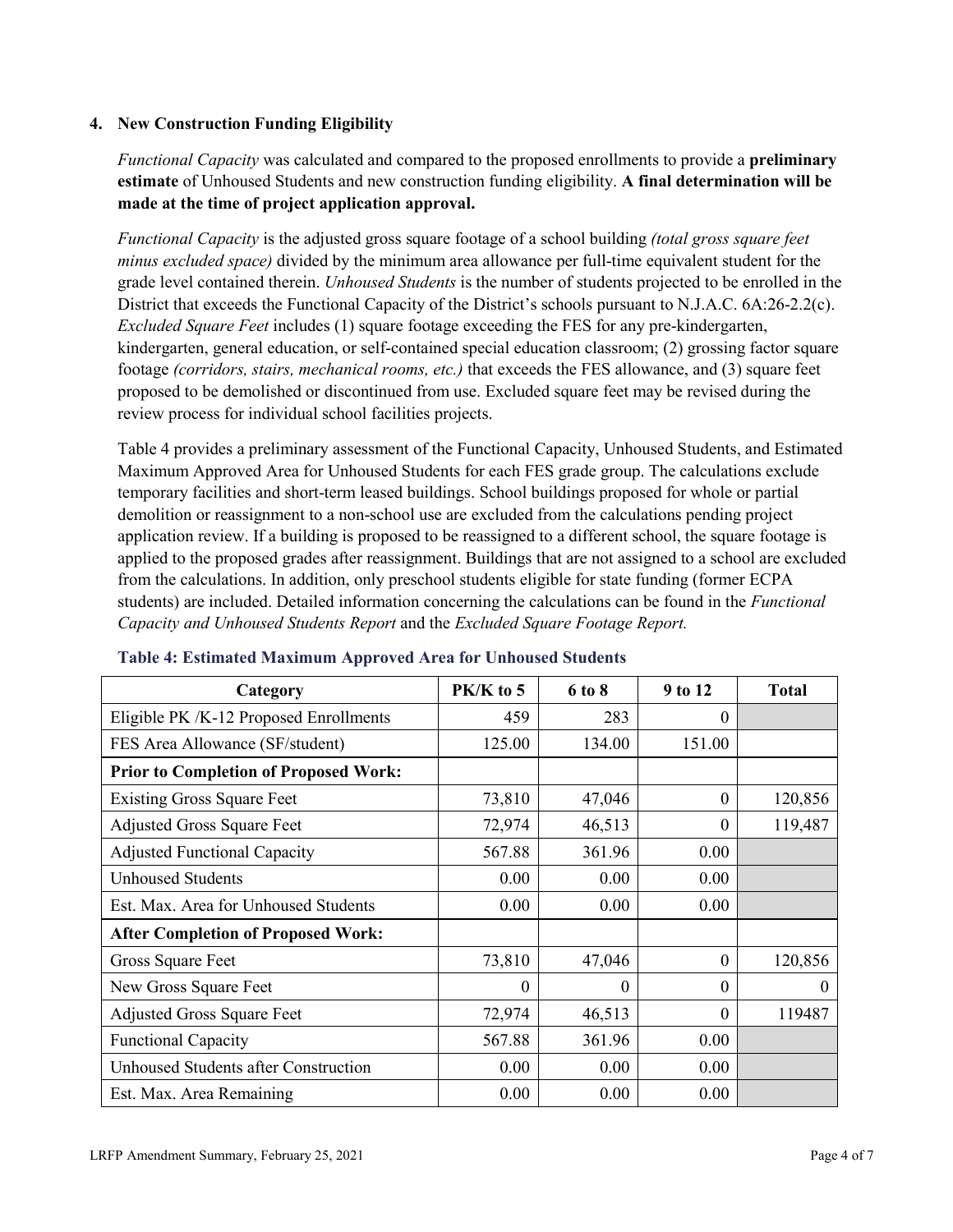Facilities used for non-instructional or non-educational purposes are ineligible for State support under the Act. However, projects for such facilities shall be reviewed by the Department to determine whether they are consistent with the District's LRFP and whether the facility, if it is to house students (full or part time) conforms to educational adequacy requirements. These projects shall conform to all applicable statutes and regulations.

Estimated costs represented in the LRFP by the District are for capital planning purposes only. The estimates are not intended to represent preliminary eligible costs or final eligible costs of approved school facilities projects.

Considerations:

- The District does not have approved projects pending completion, as noted in Section 1, that impact the Functional Capacity calculations.
- **The Functional Capacity calculations** *exclude* square feet proposed for demolition or discontinuation for the following FES grade groups and school buildings pending a feasibility study and project review: n/a.
- Based on the preliminary assessment, the District has Unhoused Students prior to the completion of proposed work for the following FES grade groups: n/a.
- New construction is proposed for the following FES grade groups:  $n/a$ .
- Proposed new construction exceeds the estimated maximum area allowance for Unhoused Students prior to the completion of the proposed work for the following grade groups: n/a.
- The District, based on the preliminary LRFP assessment, will not have Unhoused Students after completion of the proposed LRFP work. If the District is projected to have Unhoused Students, adequate justification has been provided to confirm educational adequacy in accordance with Section 6 of this determination.

### Findings:

Functional Capacity and Unhoused Students calculated in the LRFP are preliminary estimates. Preliminary Eligible Costs (PEC) and Final Eligible Costs (FEC) will be included in the review process for specific school facilities projects. A feasibility study undertaken by the District is required if building demolition or replacement is proposed per N.J.A.C. 6A:26-2.3(b)(10).

# **5. Proposed Work**

The District assessed program space, capacity, and physical plant deficiencies to determine corrective actions. Capital maintenance, or *"system actions,"* address physical plant deficiencies due to operational, building code, and /or life cycle issues. Inventory changes, or *"inventory actions,*" add, alter, or eliminate sites, site amenities, buildings, and/or rooms.

The Act (N.J.S.A. 18A:7G-7b) provides that all school facilities shall be deemed suitable for rehabilitation unless a pre-construction evaluation undertaken by the District demonstrates to the satisfaction of the Commissioner that the structure might pose a risk to the safety of the occupants even after rehabilitation or that rehabilitation is not cost-effective. Pursuant to N.J.A.C. 6A:26-2.3(b)(10), the Commissioner may identify school facilities for which new construction is proposed in lieu of rehabilitation for which it appears from the information presented that new construction is justified, provided, however, that for such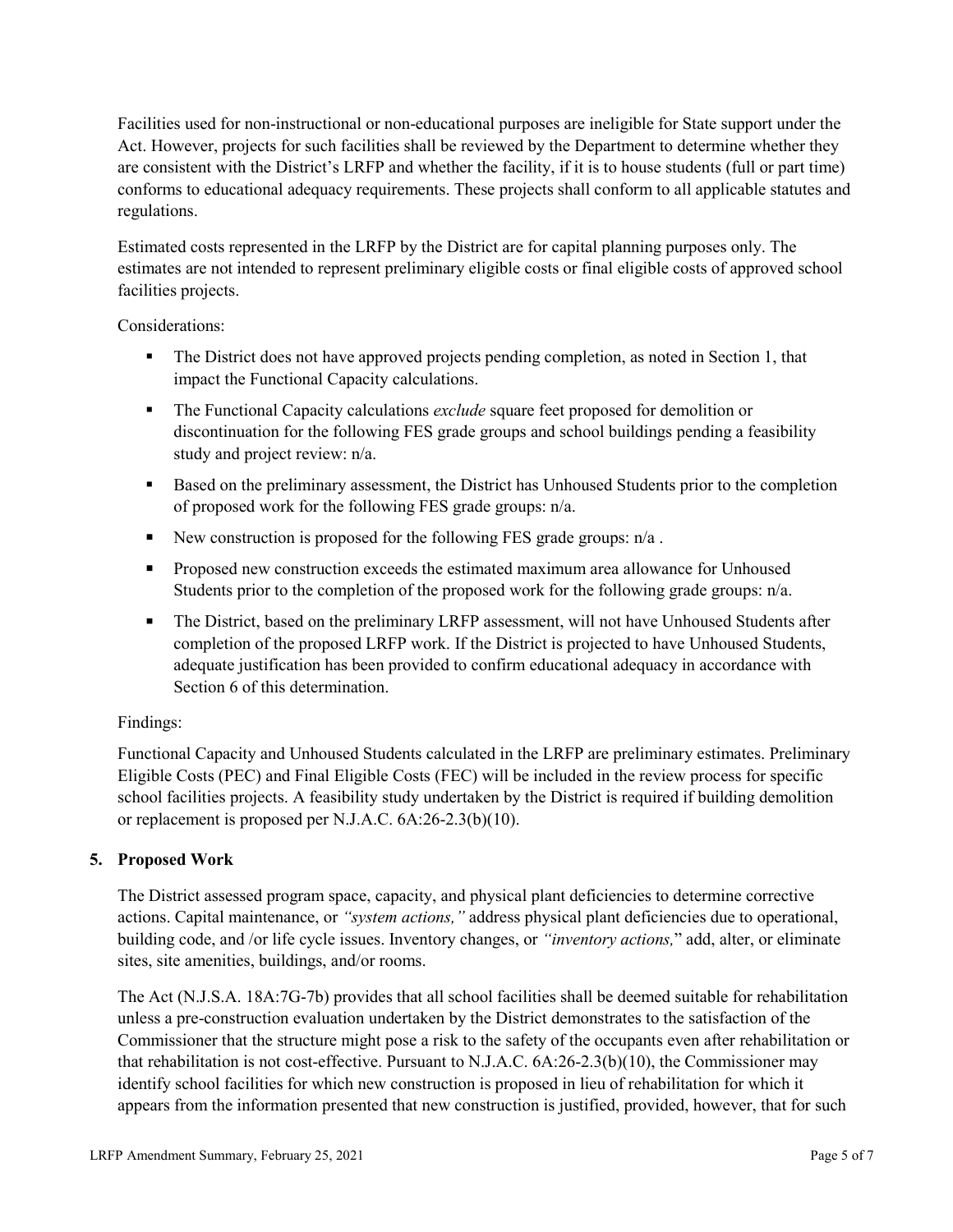school facilities so identified, the District must submit a feasibility study as part of the application for the specific school facilities project. The cost of each proposed building replacement is compared to the cost of additions or rehabilitation required to eliminate health and safety deficiencies and to achieve the District's programmatic model.

Table 5 lists the scope of work proposed for each school based on the building(s) serving their student population. Proposed inventory changes are described in the LRFP website reports titled *"School Asset Inventory Report and "Proposed Room Inventory Report."* Information concerning proposed systems work, or capital maintenance can be found in the "LRFP Systems Action Summary Report."

With the completion of the proposed work, the following schools are proposed to be eliminated: n/a; the following schools are proposed to be added: n/a .

| <b>Proposed Scope of Work</b>                                                                  | <b>Applicable Schools</b>     |
|------------------------------------------------------------------------------------------------|-------------------------------|
| <b>Renovation only</b> (no new construction)                                                   |                               |
| System actions only (no inventory actions)                                                     | Berlin Community School (020) |
| Existing inventory actions only (no systems actions)                                           | n/a                           |
| Systems and inventory changes                                                                  | n/a                           |
| New construction                                                                               |                               |
| Building addition only (no systems actions)                                                    | n/a                           |
| Renovation and building addition (system, existing<br>inventory, and new construction actions) | n/a                           |
| New building on existing site                                                                  | n/a                           |
| New building on new or expanded site                                                           | n/a                           |
| Site and building disposal (in addition to above scopes)                                       |                               |
| Partial building demolition                                                                    | n/a                           |
| Whole building demolition                                                                      | n/a                           |
| Site and building disposal or discontinuation of use                                           | n/a                           |

#### **Table 5: School Building Scope of Work**

Findings:

The Department has determined that the proposed work is adequate for approval of the District's LRFP amendment. However, Department approval of proposed work in the LRFP does not imply the District may proceed with a school facilities project. The District must submit individual project applications with cost estimates for Department project approval. Both school facilities project approval and other capital project review require consistency with the District's approved LRFP.

### **6. Proposed Room Inventories and the Facilities Efficiency Standards**

The District's proposed school buildings were evaluated to assess general educational adequacy in terms of compliance with the FES area allowance pursuant to N.J.A.C. 6A:26-2.2 and 2.3.

District schools proposed to provide less square feet per student than the FES after the completion of proposed work as indicated in Table 5 are as follows: n/a